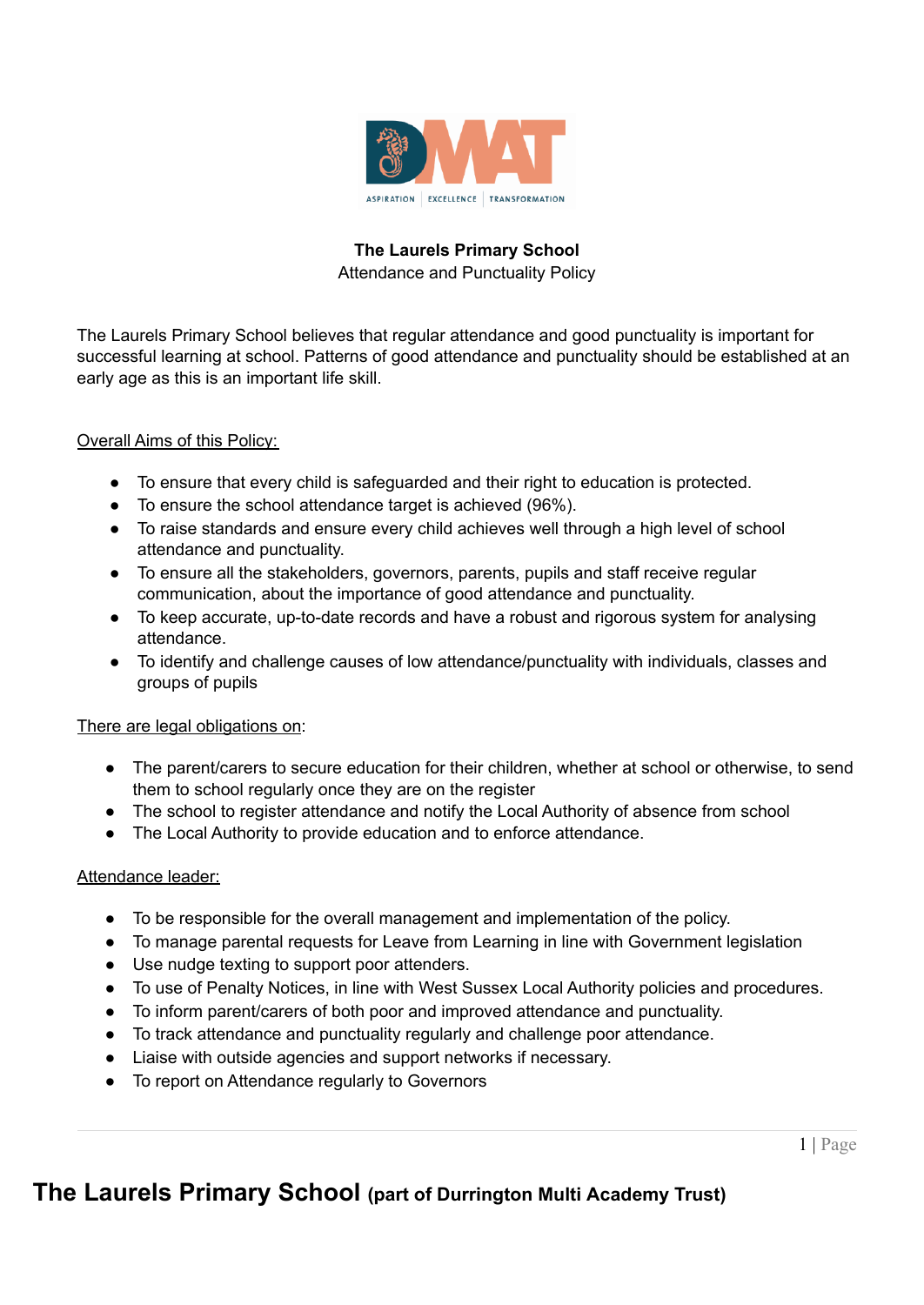### It is the role of the Parent/Carer to:

- Ensure regular attendance and punctuality for their child
- When exceptional circumstances exist, to apply for leave of absence in advance where possible
- Inform the school on the first day of absence
- Contact the school in confidence, whenever problems occur which may keep children away from school.
- Children should only be kept at home if they have a serious illness or injury. If this is the case, parents should contact the school first thing.
- Medical and dental appointments should be made out of school time. If pupils have a dental, clinic or hospital appointment, parents should let the school know. Pupils should be brought back to school after appointments.
- We require parent/carers to work in partnership with the school and other agencies in the best interests of their child; this includes informing the school about significant influences and changes in the child's life, which may impact on learning.

It is the role of the class teacher to:

- Maintain accurate registers and records for the children
- Follow up all absences
- Inform parents of individual pupils attendance record, each term at Parents' Evening

### It is the role of the office staff to:

- Input attendance data on SIMS
- Complete the absence record book
- Monitor alongside the attendance lead, patterns of attendance and lateness
- Make first day absence calls and record reasons for absence
- To attach an attendance report to pupil's end of term reports
- Send out RAG notices to parents at the end of each term.
- Send out letters of concern if absence falls below 96% and PA below 90%

#### It is the role of the governors to:

- Support the school in challenging 'leave from learning'
- Ask the attendance lead to report on Attendance

### Leave from Learning

Parent/carers are reminded that all absences mean that a child will miss out on learning and teaching and they are, therefore, requested to keep absence to a minimum. All absences are required to be authorised or approved, wherever possible before they occur, and it is the parent's/carer's responsibility to seek this.

Clear instructions from the Government state the following:

*'Amendments have been made to the 2006 regulations removing references to family holidays and extended leave as well as the statutory threshold of ten school days. The amendments made clear that*

2 | Page

# **The Laurels Primary School (part of Durrington Multi Academy Trust)**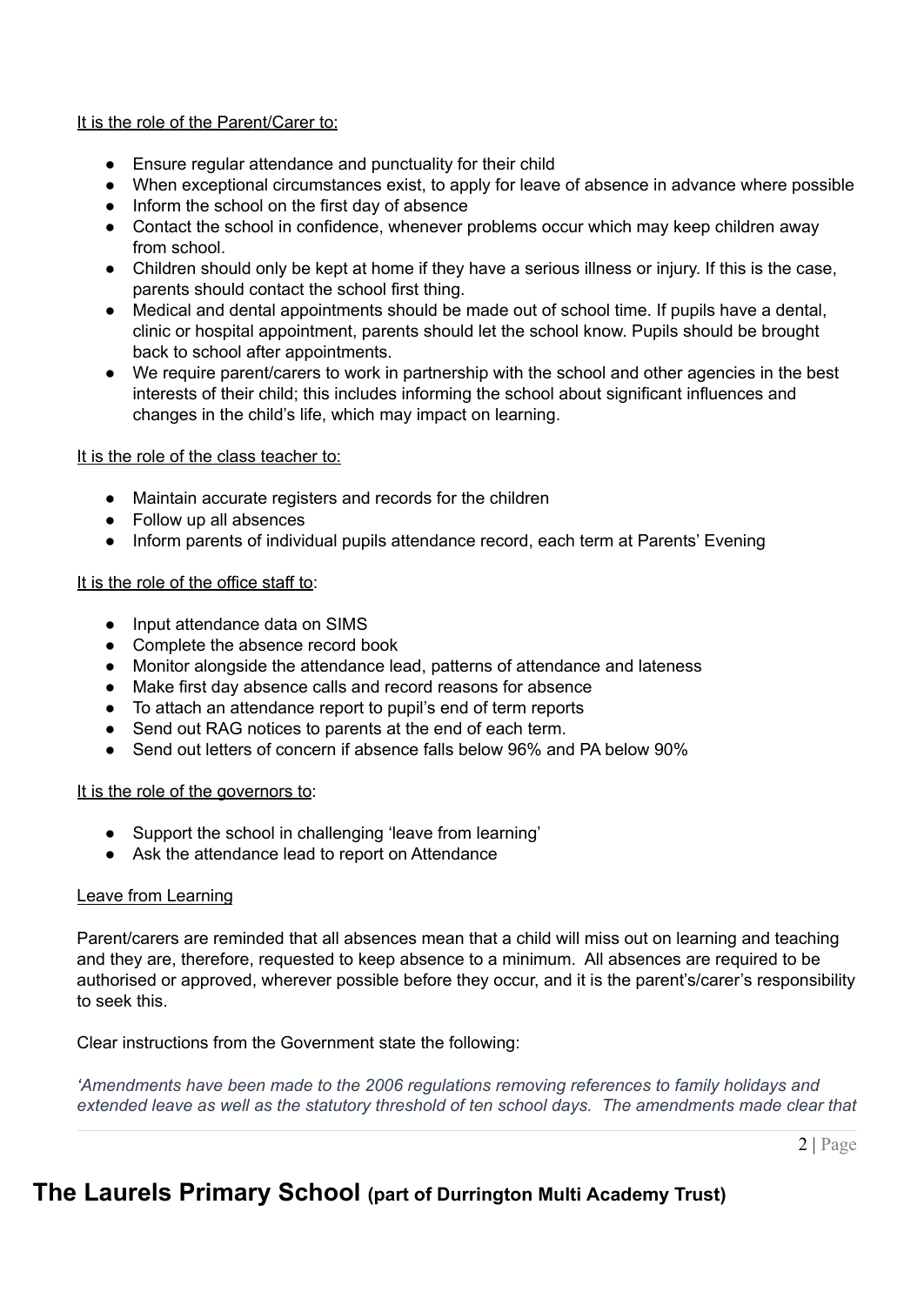*Head Teachers may not grant any leave of absence during term time, unless there are exceptional circumstances. These amendments come into force on 1 st September 2013. For further details please follow the following link:*

*[http://www.education.gov.uk/schools/pupilsupport/behaviour/attendance/a00223868/regulations-amend](http://www.education.gov.uk/schools/pupilsupport/behaviour/attendance/a00223868/regulations-amendments) [ments](http://www.education.gov.uk/schools/pupilsupport/behaviour/attendance/a00223868/regulations-amendments)*

The importance of school attendance is such the law has now changed and Head teachers may now only grant leave in term time where the circumstances are exceptional. For example:

- death of parent/carer or sibling of the pupil
- life threatening or critical illness of parent or sibling of the pupil
- parent/carer recuperation and convalescence from critical illness or surgery (leave request to be made within 6 months of recovery and medical evidence required)

Family emergencies need careful consideration. It is not always in the best interest of the child; nor appropriate for them to miss school for family emergencies that are being dealt with by adult family members. Being at school, friendships and support from staff can provide children with stability and care during difficult times. The routine of school can provide a safe and familiar background during times of uncertainty.

If there are exceptional circumstances which have led to request leave in term time for child/ren, please complete the required form, which you can obtain from School. The Head Teacher will then decide on whether or not the leave can be lawfully authorised and will do so only if there is a genuine, exceptional and urgent reason for a child to be absent during term time.

If a child is taken out of school without the Head Teachers authorisation, it will be recorded as unauthorised absence. This may lead to the issuing of a penalty notice and legal action being taken.

### Monitoring First Day Absence

If a child is absent from school and the school has not received a phone call or other message from the parent/carer, a first day absence call will be made. The Office follows this system:

- The office will prioritise calls first to children who are known to social services. If the parent is not contactable and does not provide a valid reason DHT/ AHT (DSLs) will be informed immediately.
- Phone parent/carers contact number(s). If no response, call other contacts on SIMS. All children must have a minimum of three contacts on SIMS.
- If there is no response after several calls inform HT/ AHT (DSLs) and two members of staff will visit home address. If there is no response from home address HT/AHT will inform MASH. Following MASH's advice, the police may be informed to undertake a welfare check.
- The Office must establish a reason for every absence. No absence should be left on the system as an 'N' (no reason given) code.

Missing in education

School attendance, Safeguarding and Children Missing Education

# **The Laurels Primary School (part of Durrington Multi Academy Trust)**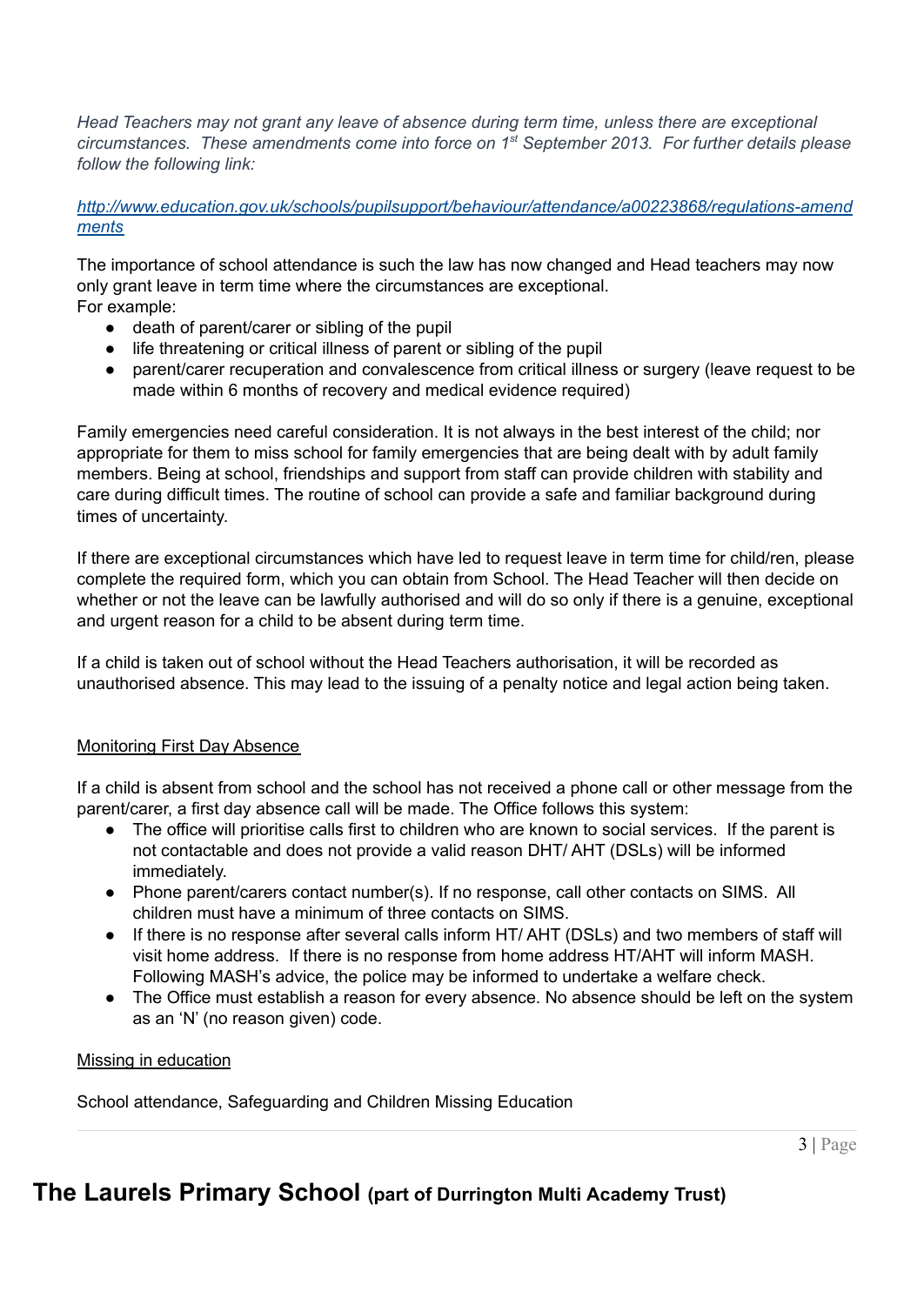A child going missing from education is a potential indicator of abuse or neglect. School staff will follow the school's procedures for dealing with children that go missing from education, particularly on repeat occasions, to help identify the risk of abuse and neglect, including sexual exploitation, and to help prevent the risks of their going missing in future (Keeping Children Safe in Education 2015, updated in 2016 and Children Missing in Education Nov 2013, updated Sept 2016)

All Schools are required to make the local authority aware of every registered pupil who fails to attend school regularly and any children who have been absent from school, where the absence has been treated as unauthorised for a continuous period of not less than 10 school days Education (Pupil Registration) (England) Regulations 2006 regulation 12.

This attendance policy is part of broader suite of Safeguarding policies including the schools Child Protection Policy.

Child Protection and safeguarding concerns must be acted on immediately, in line with the school Child Protection and Safeguarding Policy.

### Illness

It is a school's decision whether to accept a reason for a child's absence and whether to authorise that absence. In the majority of cases a parents' note explaining that their child was ill can be accepted without question or concern (we expect medical evidence to be provided for absences of more than 4 days). In exceptional circumstances further evidence of a child's illness may be requested.

### Late Procedures

- Children, who arrive after 8.45am will be marked as late, they must be signed in by their parent/carer or appropriate adult, a reason for the lateness is also requested. The admin staff will update the SIMS system with their mark, minutes late and reasons for lateness.
- Children who frequently arrive late will be monitored and parents will be contacted.
- Children who arrive late after the registers have closed due to a medical appointment will be marked M. For regular (e.g. once a week) medical issues causing lateness the child will have their code move from M to /(present).
- Any child arriving after 9:15am for any reason other than medical will be marked U (late after registers closed). The admin staff will update the SIMS system with their mark, minutes late and reasons for lateness.
- Continued lateness could result in a Fixed Penalty Notice being issued (FPN)
- Children who have to leave for any reason throughout the day should be signed out at the main office by their parent/carer or appropriate adult. This is strongly discouraged. Parents are requested to make dental or medical appointments outside of school hours.

### COVID-19 addendum